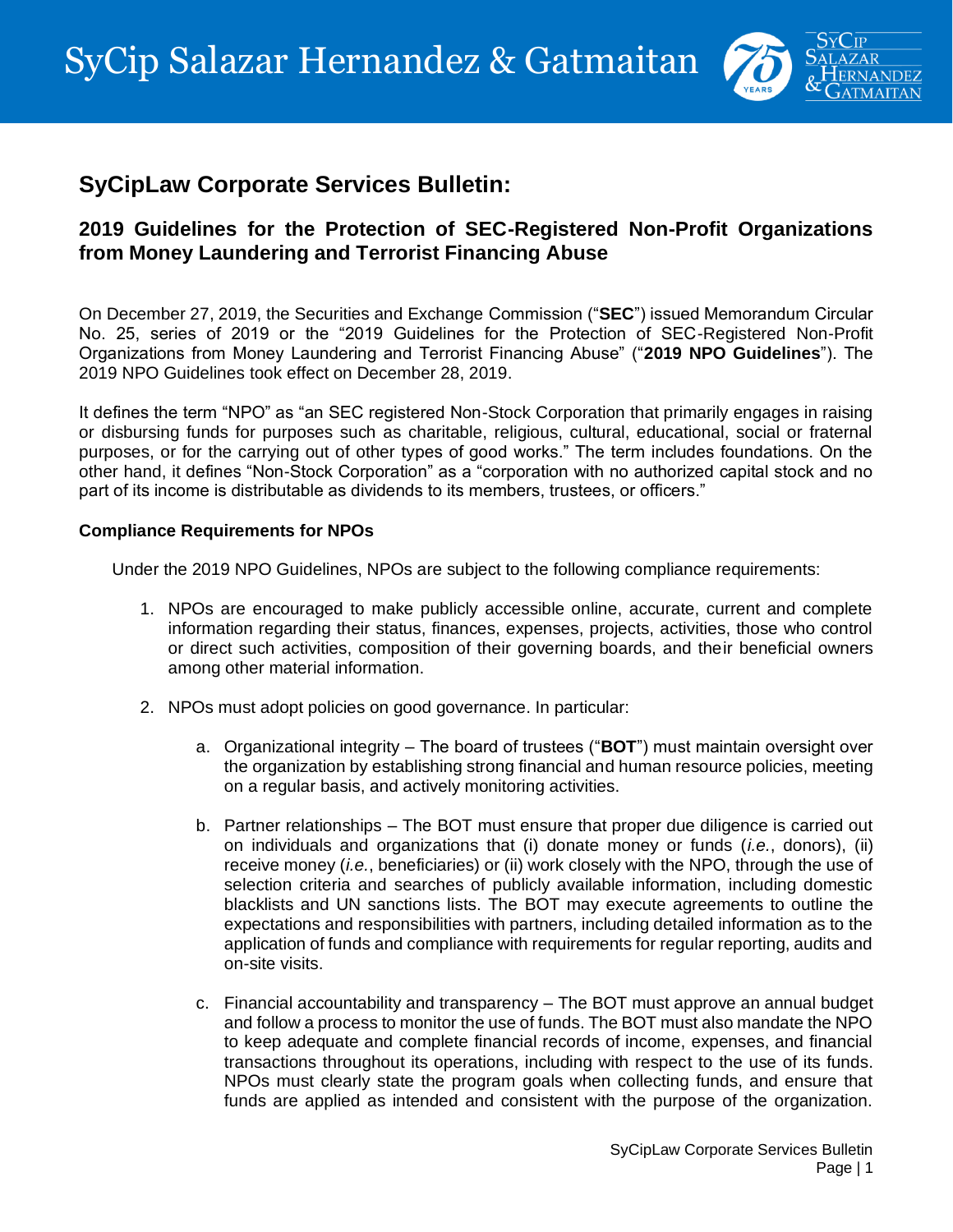

Information about the activities of the NPO must be made publicly available. NPOs must be informed as to the sources of their donations and establish a set of criteria to determine whether donations should be accepted or refused.

- d. Record keeping The BOT must mandate the NPO to maintain, for a period of at least five (5) years, records of domestic and international transactions that are sufficiently detailed to verify that funds have been received and spent in a manner consistent with the purpose and objectives of the organization, and to make these available to the SEC.
- e. Program planning and monitoring The BOT must require the NPO to establish appropriate internal controls and monitoring systems to ensure that funds and services are being used as intended.
- 3. All SEC registered Non-Stock Corporations must accomplish the revised Mandatory Disclosure Form ("**MDF**") attached to the 2019 Guidelines for submission to the SEC through the Anti-Money Laundering Division ("**AMLD**") of its Enforcement and Investor Protection Department ("**EIPD**") or to the nearest SEC Extension Office within 60 days from the effective date of the 2019 Guidelines (**on or before February 26, 2020**). The MDF may be submitted online through the following link:

[https://docs.google.com/forms/d/e/1FAIpQLSfvAHeK8BQuM5oYJX1MV6ZtJXtxe9fLzhO5dqJ](https://docs.google.com/forms/d/e/1FAIpQLSfvAHeK8BQuM5oYJX1MV6ZtJXtxe9fLzhO5dqJf_Gu2dyIhRw/viewform) [f\\_Gu2dyIhRw/viewform](https://docs.google.com/forms/d/e/1FAIpQLSfvAHeK8BQuM5oYJX1MV6ZtJXtxe9fLzhO5dqJf_Gu2dyIhRw/viewform)

In case the Non-Stock Corporation has already accomplished an MDF pursuant to SEC Memorandum Circular No. 15, s. of 2018 on or before July 31, 2019, the Non-Stock Corporation will be deemed compliant with respect to this requirement, unless otherwise ordered by the SEC. In case the Non-Stock Corporation is registered after December 28, 2019, it must submit the MDF within six (6) months from the date of its registration.

Failure to file the MDF may be cause for revocation of the Certificate of Incorporation of the non-compliant Non-Stock Corporation.

### **Compliance Requirements for NPOs at Risk**

An "NPO at Risk" is "[a] subset of NPOs identified as at risk of money laundering or terrorism financing abuse based on a risk assessment of the NPO Sector conducted by the Anti-Money Laundering Council ("**AMLC**") and/or the SEC."

In addition to the requirements applicable to NPOs in general, NPOs at Risk are also subject to the following:

- 1. They must establish an audit committee or appoint an officer or employee responsible for audit functions.
- 2. They (a) will be subject to existing minimum requirements based on laws, SEC rules and other requirements as may be prescribed by the SEC; (b) must prepare Annual Financial Statements audited by an independent Certified Public Accountant accredited by the Board of Accountancy; (c) must conduct of mandatory background checks of their officers and trustees; (d) will undergo